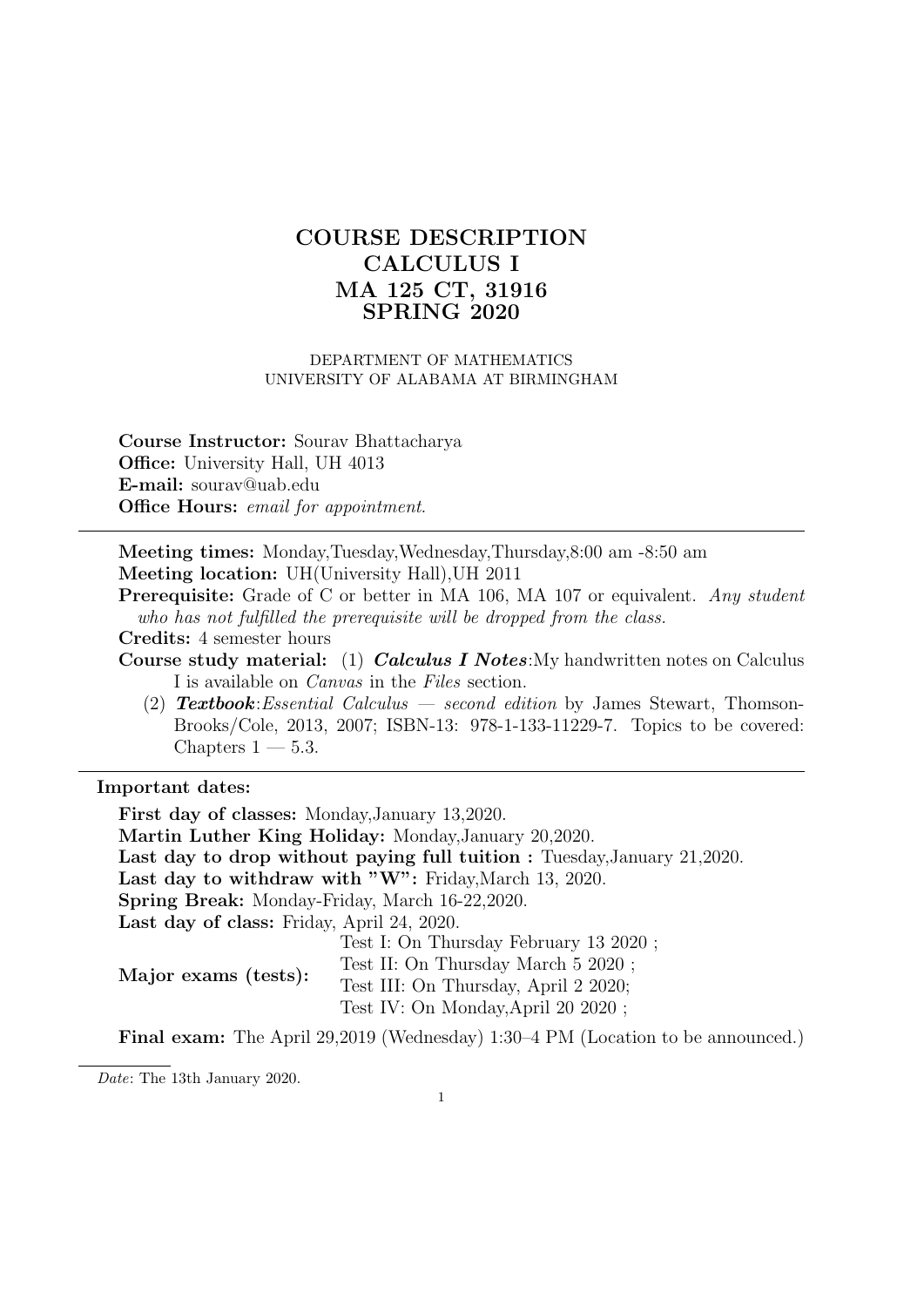# NOTE DATE AND TIME OF FINAL EXAM!!!

#### Course policies:

- Please make sure that you are able to receive e-mail through your Blazer-ID account. Official course announcements may be sent to that address.
- If you wish to request a disability accommodation please contact DSS at 934-4205 or at dss@uab.edu.
- If a test is missed due to a serious verifiable circumstance or official university business, the test grade will be replaced with the properly rescaled final exam score. If you miss the final exam you will receive a zero score for this exam. In all cases you must contact your instructor of such circumstances before the exam takes place.
- Calculators (without internet access) will be allowed during any of the tests or quizzes. In addition, students can bring one quick reference card to tests including the final exam (i.e., a standard size  $5'' \times 8''$ -index card; both sides can be used).

## Methods of teaching and learning:

The only way to learn mathematics is to do mathematics. - Paul Halmos

- In the Class meetings of 100 minutes, I will go through the Calculus I notes in the Canvas line by line.I will solve all the problems given in the exercise of the notes.
- The online homework system WebAssign will be used.
- Problems in the tests will be modeled on the class note and homework problems.
- Students are expected to undertake at least 24 hours of private study per week in which they MUST revise the class note problems and do the assigned homeworks.
- 5% of your total grade will be determined by attendance. If you are unable to attend class, you must email me BEFORE that class take place and bring me a verifiable excuse later.You will not get attendance for a day if you arrive late or leave early without informing me earlier through email.

#### Assessment procedures:

- Student achievement will be assessed by the following measures:
	- (1) HOMEWORKS:- (20 % OF TOTAL COURSE AVERAGE). Homework is completely online and is assigned through Web assign.Feedback is provided when wrong answers are given. Students are encouraged to retake the homework problems (with randomly changed parameters) until they obtain correct answers. A limited number (at most 3) of takes is allowed during the week in which the set is available. Problems on tests are modeled after homework problems. Staying on top of homework is therefore extremely important. This allows students to gauge whether they are ready to work problems in a test situation.
	- (2) FOUR IN-CLASS TESTS:- (EACH TEST WILL ACCOUNT FOR 10 % OF TOTAL COURSE AVERAGE) Each test will consist of 14 problems. Answers are to be written in the space provided in the question paper. each question. All workings for a particular problem must be shown clearly to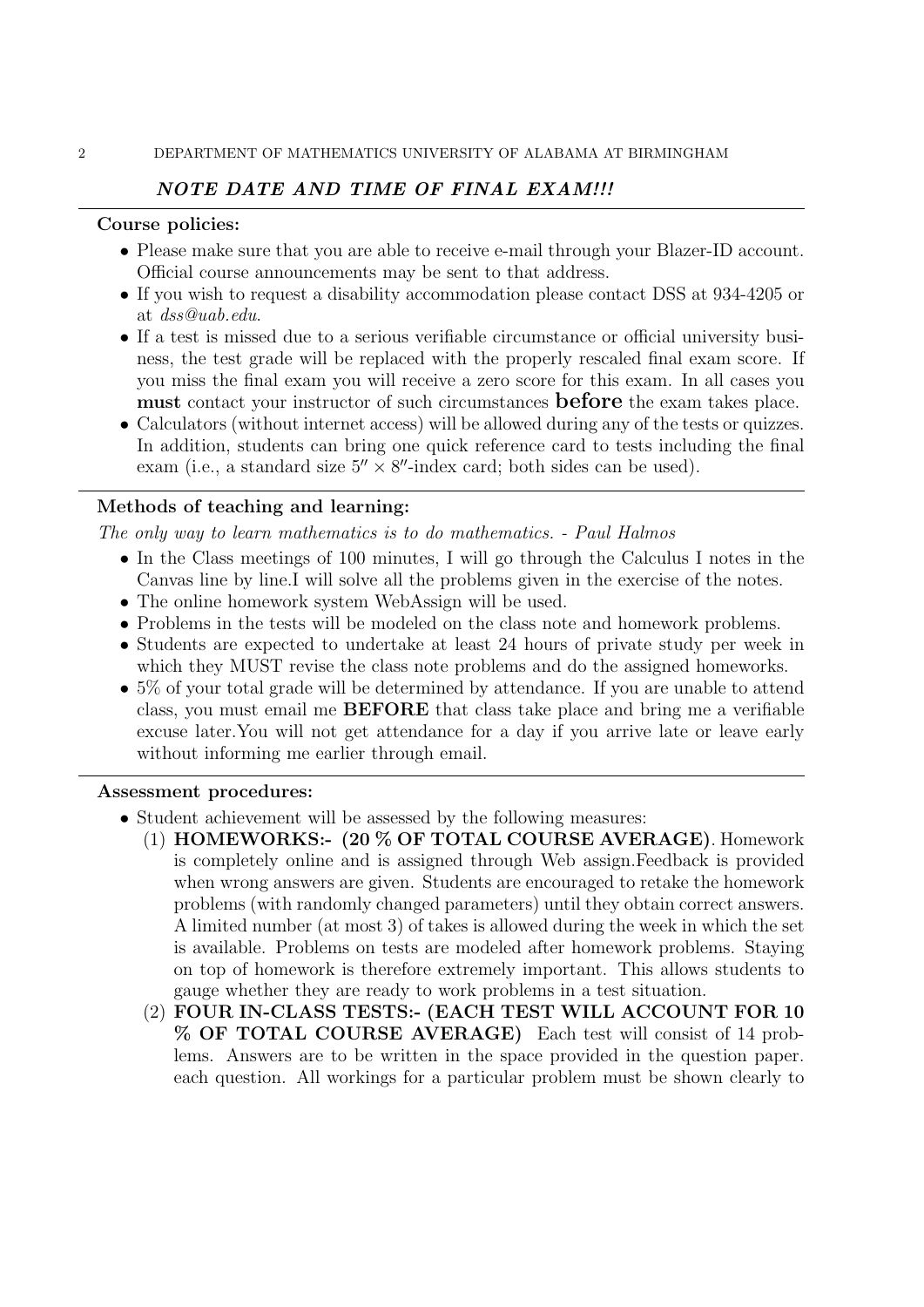get full credit. A correct answer, unsupported by calculations, explanation, or algebraic work will receive no credit; an incorrect answer supported by substantially correct calculations and explanations might still receive partial credit.

- (3) A 150-MINUTE COMPREHENSIVE FINAL EXAMINATION:-( 35 % OF TOTAL COURSE AVERAGE). The test will include Part I and Part II type problems. Past tests are available at www.math.uab.edu under Student Resources/Calculus Testbank
- (4) ATTENDANCE:-( 5 % OF TOTAL COURSE AVERAGE). Roll will be taken in the beginning of every class.
- Your course performance is your course average (including the final exam score). This is a number between 0 and 100.
- Your final grade is determined according to the following table:

| Course performance: 88-100 75-87 62-74 50-61 below 50 |  |           |  |
|-------------------------------------------------------|--|-----------|--|
| Final Grade:                                          |  | A B C D F |  |

• In addition your grade maybe raised by a strong performance on the final exam (normally at most one letter grade).

### Tips:

- Past tests are available at www.math.uab.edu under Student Resources/Calculus Testbank.
- Help is available in the Math Learning Lab (HH 202); M–Th 9–8, F 9–5.
- By working steadily and regularly, you will increase your chances to succeed in this course.
- Remember, being a full-time student is a full-time job.

# How to get started on Enhanced WebAssign:

- (1) Go to *www.webassign.net* and click on  $I$  HAVE A CLASS KEY in the *signin* link.
- (2) Enter the following course key:

#### uab 5316 7520

and proceed. (If prompted for your institution, enter uab)

- (3) When prompted to purchase an access code, select " $\dots$  trial period" (Do not purchase an access code at this time. However, you must purchase an access code within two weeks for you to continue using the system beyond the two-week trial period. The system will prompt you to enter your access code when the deadline approaches. Your book may have an access code bundled with it. You must use it.)
- (4) After your first registration, you can sign in as returning user.
- (5) Should you run into technical problems Enhanced WebAssign provides technical support online and/or by phone.